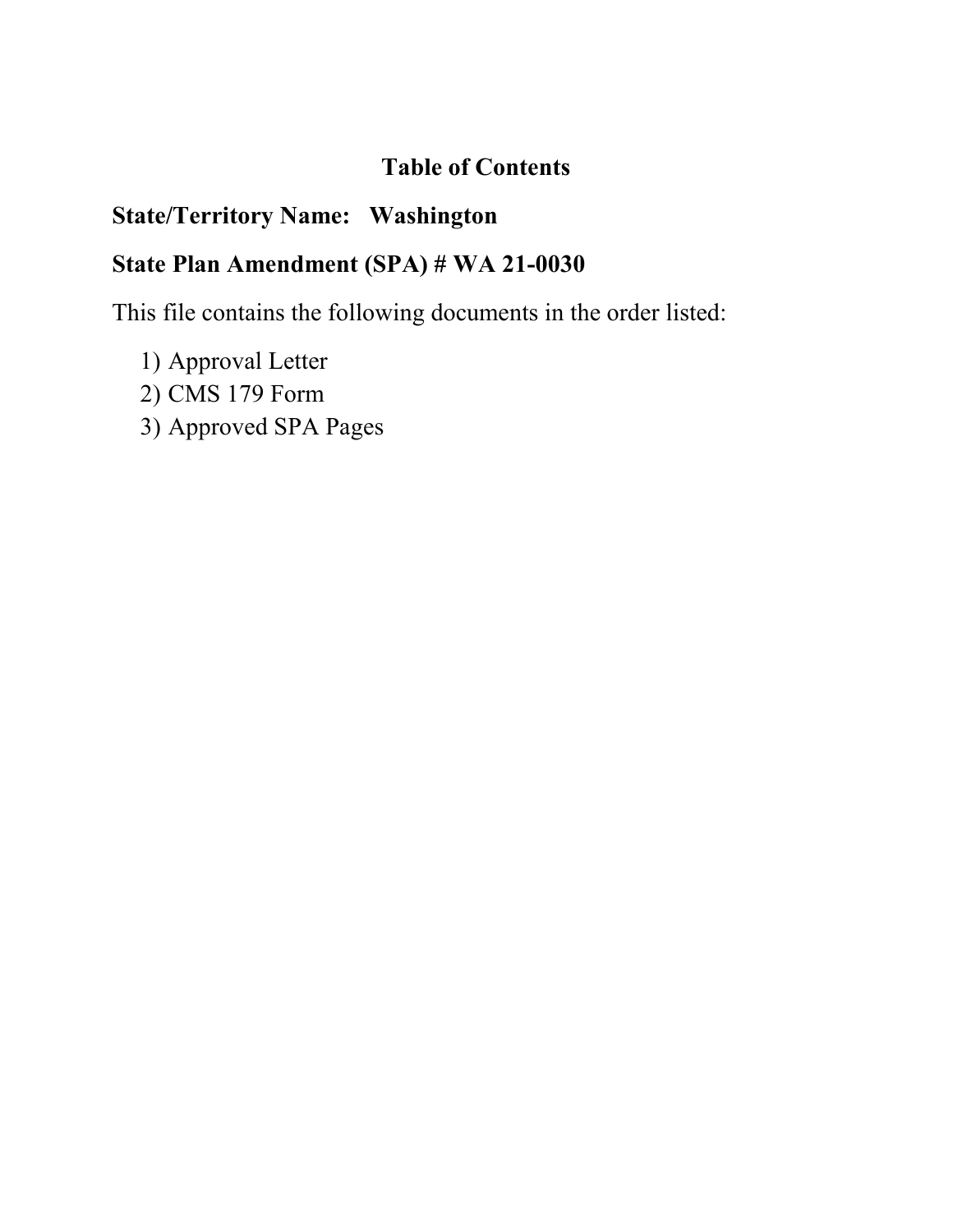DEPARTMENT OF HEALTH AND HUMAN SERVICES Centers for Medicare & Medicaid Services 7500 Security Boulevard, Mail Stop S2-26-12 Baltimore, MD 21244-1850



## **Financial Management Group**

Dr. Charissa Fotinos, Acting Medicaid Director Health Care Authority PO Box 45502 Olympia, WA 98504-5010 April 5, 2022

RE: Washington State Plan Amendment (SPA) 21-0030

Dear Ms. Fontinos:

We have reviewed the proposed amendment to Attachment 4.19-A of your Medicaid state plan submitted under transmittal number (TN) 21-0030 effective for services on or after October 1, 2021. Purpose of this amendment will allow the state to pay up to the higher allowed payment for services provided for psychiatric long-term civil commitments when the claim is for an allowed service(s) and paid for by both Medicare and Medicaid..

We conducted our review of your submittal according to the statutory requirements at sections 1902(a)(2), 1902(a)(13), 1902(a)(30), 1903(a), and 1923 of the Social Security Act and the regulations at 42 CFR 447 Subpart C. We hereby inform you that Medicaid State plan amendment 21-0030 is approved effective October 1, 2021. We are enclosing the CMS-179 and the amended plan pages.

If you have any questions, please call Tom Caughey at (517) 487-8598.

Sincerely,

Rory Howe

Rory Howe **Director** 

Enclosure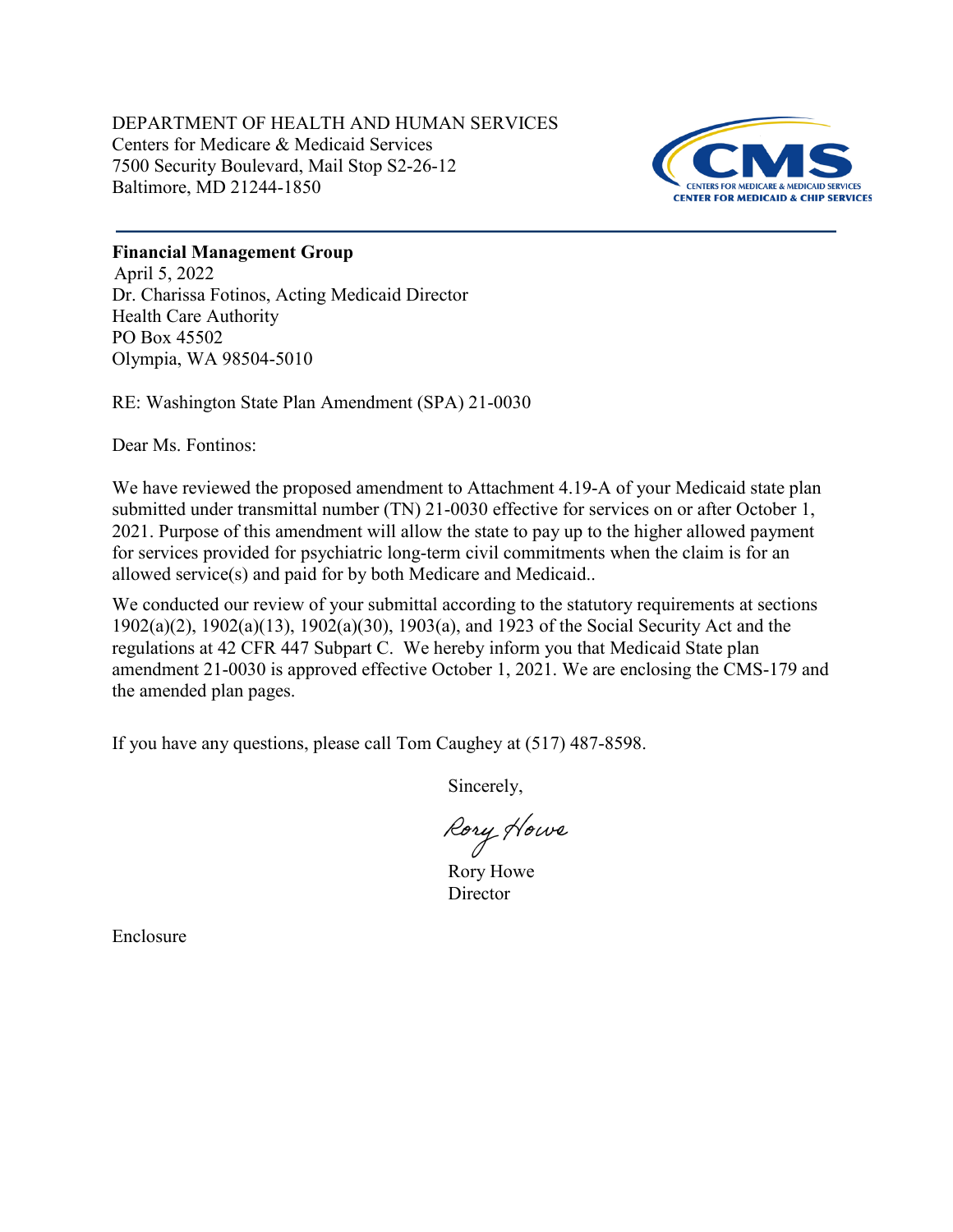| DEPARTMENT OF HEALTH AND HUMAN SERVICES<br>HEALTH CARE FINANCING ADMINISTRATION                                                                                        |                                                                                   | <b>FORM APPROVED</b><br>OMB NO. 0938-0193 |
|------------------------------------------------------------------------------------------------------------------------------------------------------------------------|-----------------------------------------------------------------------------------|-------------------------------------------|
| <b>TRANSMITTAL AND NOTICE OF APPROVAL OF</b><br><b>STATE PLAN MATERIAL</b>                                                                                             | 1. TRANSMITTAL NUMBER:<br>21-0030                                                 | 2. STATE<br>Washington                    |
| <b>FOR: HEALTH CARE FINANCING ADMINISTRATION</b>                                                                                                                       | 3. PROGRAM IDENTIFICATION: TITLE XIX OF THE<br>SOCIAL SECURITY ACT (MEDICAID)     |                                           |
| TO: REGIONAL ADMINISTRATOR<br>HEALTH CARE FINANCING ADMINISTRATION<br>DEPARTMENT OF HEALTH AND HUMAN SERVICES                                                          | 4. PROPOSED EFFECTIVE DATE<br>October 1, 2021                                     |                                           |
| 5. TYPE OF PLAN MATERIAL (Check One):                                                                                                                                  |                                                                                   |                                           |
| NEW STATE PLAN                                                                                                                                                         | AMENDMENT TO BE CONSIDERED AS NEW PLAN                                            | $\times$ AMENDMENT                        |
| COMPLETE BLOCKS 6 THRU 10 IF THIS IS AN AMENDMENT (Separate Transmittal for each amendment)                                                                            |                                                                                   |                                           |
| 6. FEDERAL STATUTE/REGULATION CITATION:<br>1902(a) of the Social Security Act                                                                                          | 7. FEDERAL BUDGET IMPACT:<br>a. FFY 2021 \$481,155.73<br>b. FFY 2022 \$481,155.73 |                                           |
| 8. PAGE NUMBER OF THE PLAN SECTION OR ATTACHMENT:                                                                                                                      | 9. PAGE NUMBER OF THE SUPERSEDED PLAN SECTION<br>OR ATTACHMENT (If Applicable):   |                                           |
| Attachment 4.19-A, Part I, Pages $23 - 23a$ ; $23b$ (new)                                                                                                              | Attachment 4.19-A, Part I, Pages 23 - 23a                                         |                                           |
| 10. SUBJECT OF AMENDMENT:<br>Psychiatric Long-Term Civil Commitment Payments                                                                                           |                                                                                   |                                           |
| 11. GOVERNOR'S REVIEW (Check One):<br>GOVERNOR'S OFFICE REPORTED NO COMMENT<br>COMMENTS OF GOVERNOR'S OFFICE ENCLOSED<br>NO REPLY RECEIVED WITHIN 45 DAYS OF SUBMITTAL | $\boxtimes$ OTHER, AS SPECIFIED: Exempt                                           |                                           |
| 12. SIGNATURE OF STATE AGENCY OFFICIAL:                                                                                                                                | 16. RETURN TO:                                                                    |                                           |
| $272$ MD $MSc$                                                                                                                                                         | Ann Myers                                                                         |                                           |
| 13. TYPED NAME:                                                                                                                                                        | Rules and Publications                                                            |                                           |
| Charissa Fotinos, MD, MSc                                                                                                                                              | Division of Legal Services                                                        |                                           |
| 14. TITLE:                                                                                                                                                             | Health Care Authority                                                             |                                           |
| <b>Acting Medicaid Director</b>                                                                                                                                        | 626 8 <sup>th</sup> Ave SE MS: 42716                                              |                                           |
| 15. DATE SUBMITTED:                                                                                                                                                    | Olympia, WA 98504-2716                                                            |                                           |
| 10/8/2021                                                                                                                                                              |                                                                                   |                                           |
| FOR REGIONAL OFFICE USE ONLY                                                                                                                                           |                                                                                   |                                           |
| 17. DATE RECEIVED:                                                                                                                                                     | 18. DATE APPROVED:                                                                |                                           |
| October 8, 2021                                                                                                                                                        | April 5, 2022                                                                     |                                           |
| PLAN APPROVED – ONE COPY ATTACHED                                                                                                                                      |                                                                                   |                                           |
| 19. EFFECTIVE DATE OF APPROVED MATERIAL:                                                                                                                               | 20. SIGNATURE OF REGIONAL OFFICIAL:<br>Kory Howe                                  |                                           |
| October 1, 2021<br>21. TYPED NAME:                                                                                                                                     | 22. TITLE:                                                                        |                                           |
| Rory Howe                                                                                                                                                              | Director, FMG                                                                     |                                           |
| 23. REMARKS:                                                                                                                                                           |                                                                                   |                                           |
|                                                                                                                                                                        |                                                                                   |                                           |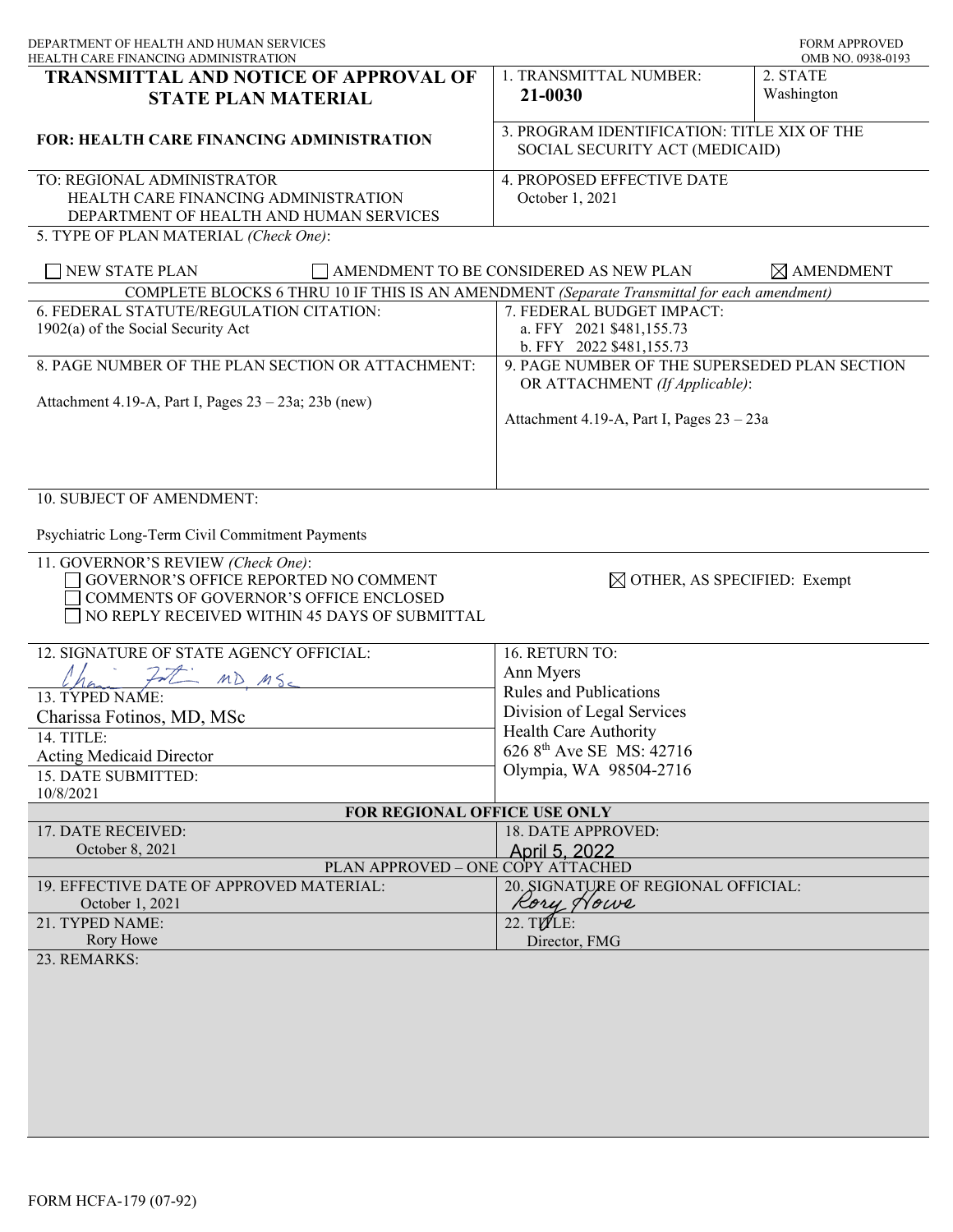### STATE PLAN UNDER TITLE XIX OF THE SOCIAL SECURITY ACT

State WASHINGTON

### **METHODS AND STANDARDS FOR ESTABLISHING PAYMENT RATES FOR INPATIENT HOSPITAL SERVICES (cont.)**

#### C. GENERAL REIMBURSEMENT POLICIES (cont.)

12. Inpatient vs. Outpatient Stay Policy

Through October 31, 2004, stays of less than, approximating, or exceeding 24 hours where an inpatient admission was not appropriate will be reimbursed on an outpatient basis. Stays of less than 24 hours involving the death of the patient, transfer to another acute care hospital, a delivery, or initial care of a newborn are considered inpatient and are reimbursed under the respective inpatient payment method designated for the hospital and/ or the covered services. On and after November 1, 2004, a new clinical-based inpatient vs. outpatient stay determination rule is in effect.

An inpatient stay is an admission to a hospital based on an evaluation of the client using objective clinical indicators for the purpose of providing medically necessary inpatient care, including assessment, monitoring, and therapeutic services as required to best manage the client's illness or injury, and that is documented in the client's medical record.

An outpatient hospital stay consists of outpatient hospital services that are within a hospital's licensure and provided to a client who is designated as an outpatient based on an evaluation of the client using objective clinical indicators for the purpose of providing medically necessary ambulatory care, including assessment, monitoring, and therapeutic services as required to best manage the client's illness or injury, and that is documented in the client's medical record.

13. Medicare Related Policies

Medicare crossovers refer to hospital patients who are eligible for Medicare benefits and Medical Assistance. For clients, the state considers the Medicare DRG payment to be payment in full. The state will pay the Medicare deductible and co-insurance related to the inpatient hospital services. Total Medicare and Medicaid payments to a provider cannot exceed the Agency's rates or fee schedule as if they were paid solely by Medicaid using the payment method that would have applied had the claim been paid by Medicaid (i.e. DRG, RCC, per diem or per case rate [effective August 1, 2017, through September 30, 2018, only]).

Specific to psychiatric long-term civil commitments, the state pays up to the higher amount when the claim is an allowed service paid by both Medicare and Medicaid. Total Medicare and Medicaid payments cannot exceed the Agency's rates or fee schedules for Medicaid payments, using the per diem payment method that would have applied if the claim had been paid by Medicaid alone.

In cases where the Medicare crossover client's Part A benefits, including lifetime reserve days, are exhausted, and the Medicaid outlier threshold status is reached, the state will pay for those allowed charges beyond the threshold using the outlier policy described in C.3. above.

The state applies the following rules for HCAC claims:

(a) If Medicare denies payment for a claim at a higher rate for the increased costs of care under its HCAC or POA indicator policies:

- (i) The state limits payment to the maximum allowed by Medicare.
- (ii) The state does not pay for care considered non-allowable by Medicare; and
- (iii) The client cannot be held liable for payment.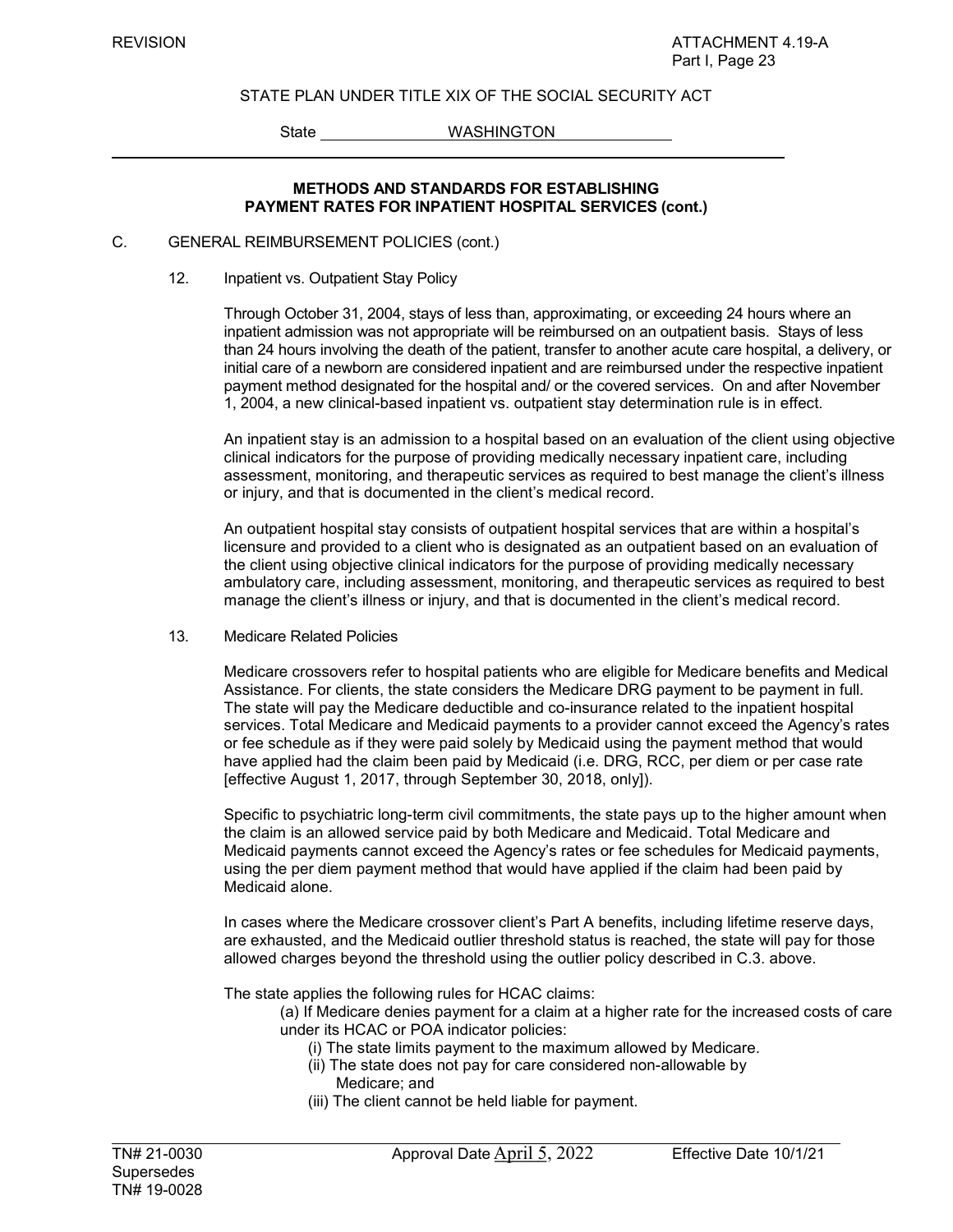### STATE PLAN UNDER TITLE XIX OF THE SOCIAL SECURITY ACT

## State WASHINGTON

|                    | (b) If Medicare denies payment for a claim under its National Coverage Determination<br>authority from Section $1862(a)(1)(A)$ of the Social Security Act (42 U.S.C. 1935) for an<br>adverse health event: |
|--------------------|------------------------------------------------------------------------------------------------------------------------------------------------------------------------------------------------------------|
| <b>Back to TOC</b> | (i) The state does not pay the claim, any Medicare deductible, and/or any co-<br>insurance related to the inpatient hospital services; and<br>(ii) The client cannot be held liable for payment.           |